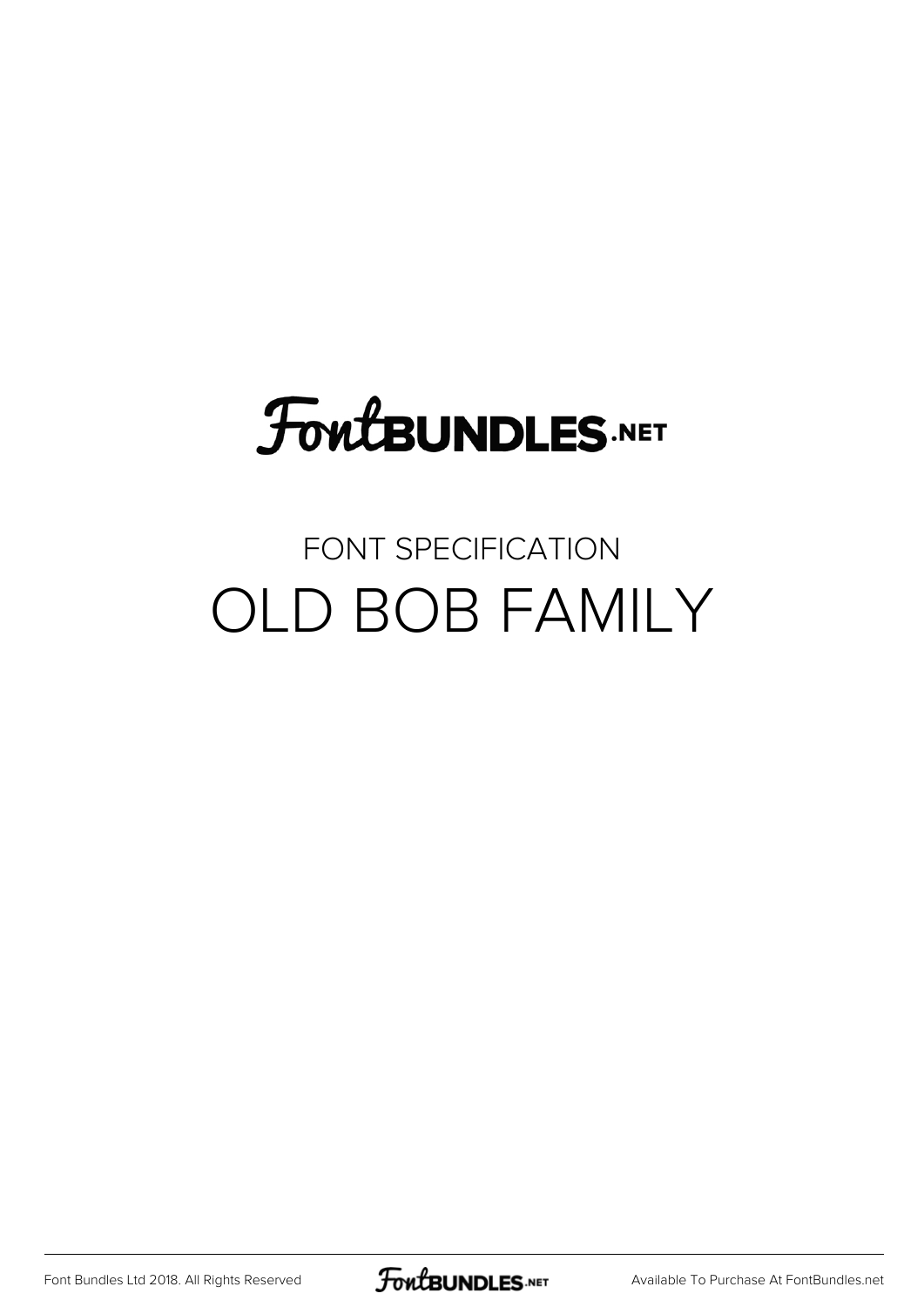#### OLD BOB BASIC - Regular

**Uppercase Characters** 

## ABCDEFGHIJKLMNOPQR STUVWXYZ

Lowercase Characters

# abcdefghijklmnopqrstuv wxyz

**Numbers** 

### 0123456789

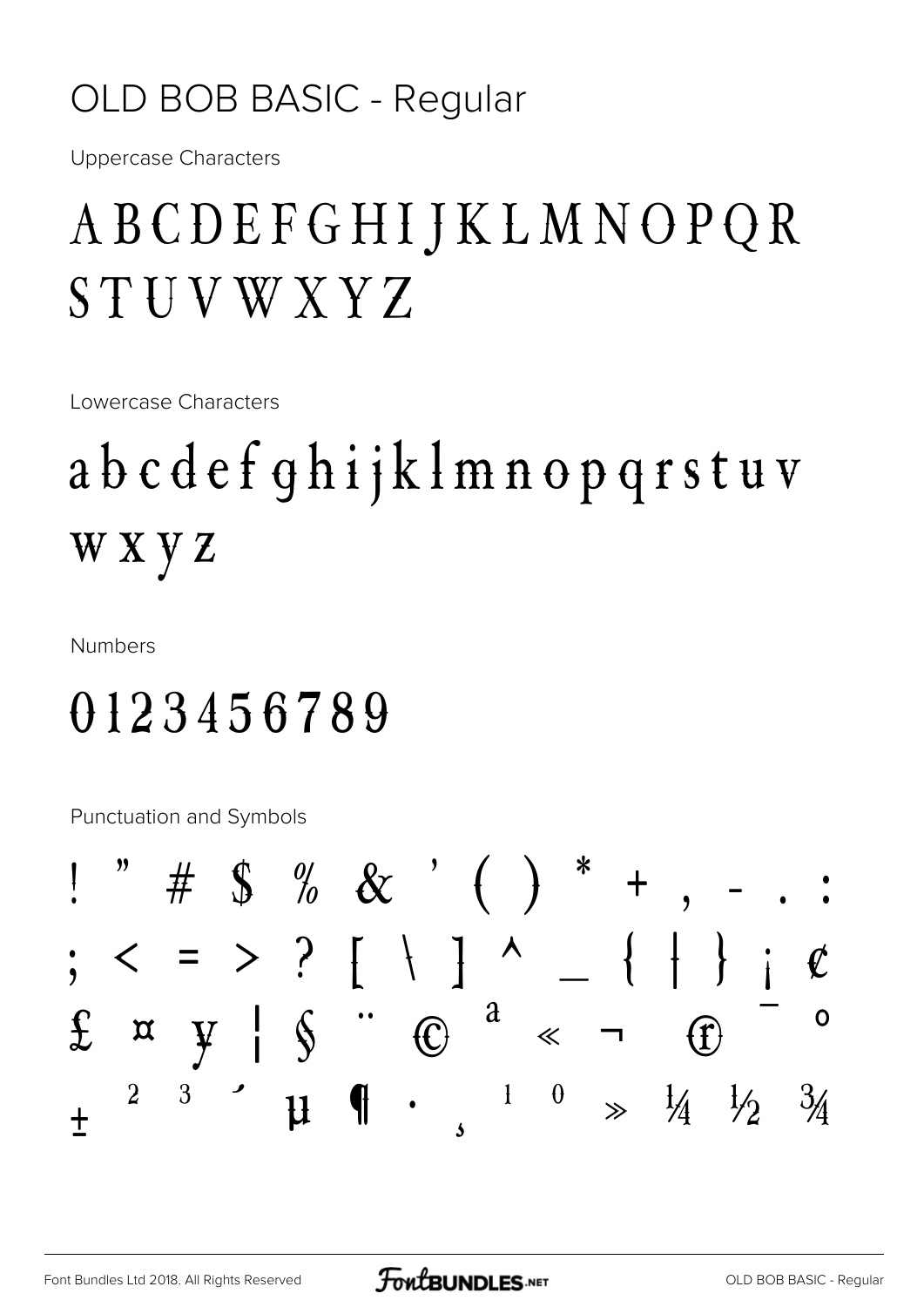|  |                                        |  | À Á Â Ã Ä Ä A R Ç È                                                                                                             |                         |                      |
|--|----------------------------------------|--|---------------------------------------------------------------------------------------------------------------------------------|-------------------------|----------------------|
|  |                                        |  | $\acute{E} \quad \acute{E} \quad \ddot{E} \quad \ddot{I} \quad \acute{I} \quad \ddot{I} \quad \ddot{I} \quad D \quad \tilde{N}$ |                         |                      |
|  |                                        |  | $\begin{array}{ccccccccccccc}\n\dot{O} & \dot{O} & \dot{O} & \ddot{O} & \times & \mathcal{O} & \dot{U} & \dot{U}\n\end{array}$  |                         |                      |
|  |                                        |  | $\hat{U}~~\ddot{U}~~\dot{Y}~~\dot{D}~~\dot{B}~~\dot{a}~~\dot{a}~~\ddot{a}~~\ddot{a}$                                            |                         |                      |
|  |                                        |  | $\ddot{a}$ $\dot{a}$ $\dot{a}$ $\dot{c}$ $\dot{e}$ $\dot{e}$ $\dot{e}$ $\ddot{e}$ $\ddot{c}$ $\ddot{c}$                         |                         |                      |
|  | $\mathbf{i}$ $\mathbf{j}$ $\mathbf{k}$ |  | $\tilde{n}$ $\dot{\theta}$ $\dot{\theta}$                                                                                       | $\mathbf{\hat{\theta}}$ | $\widetilde{\theta}$ |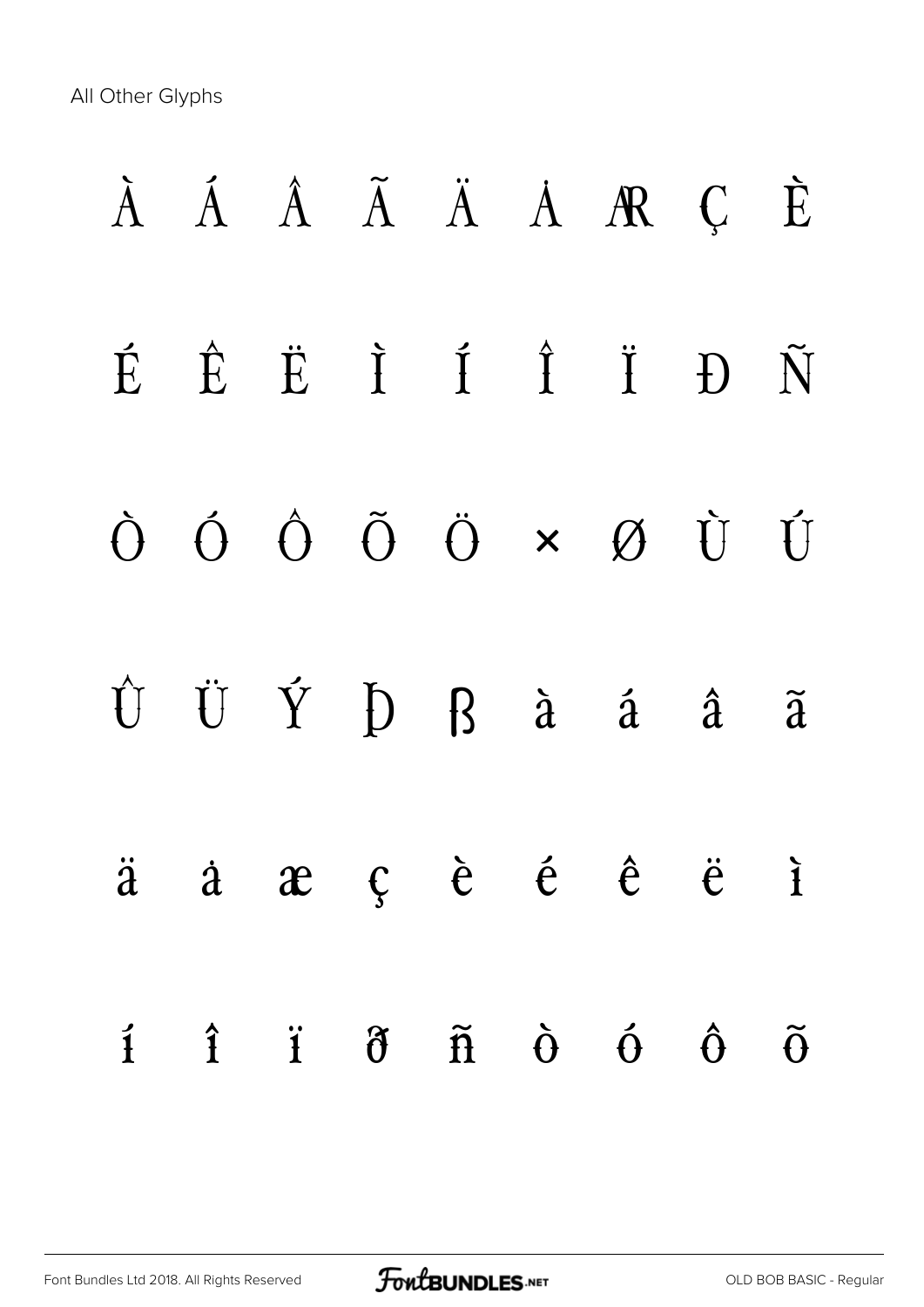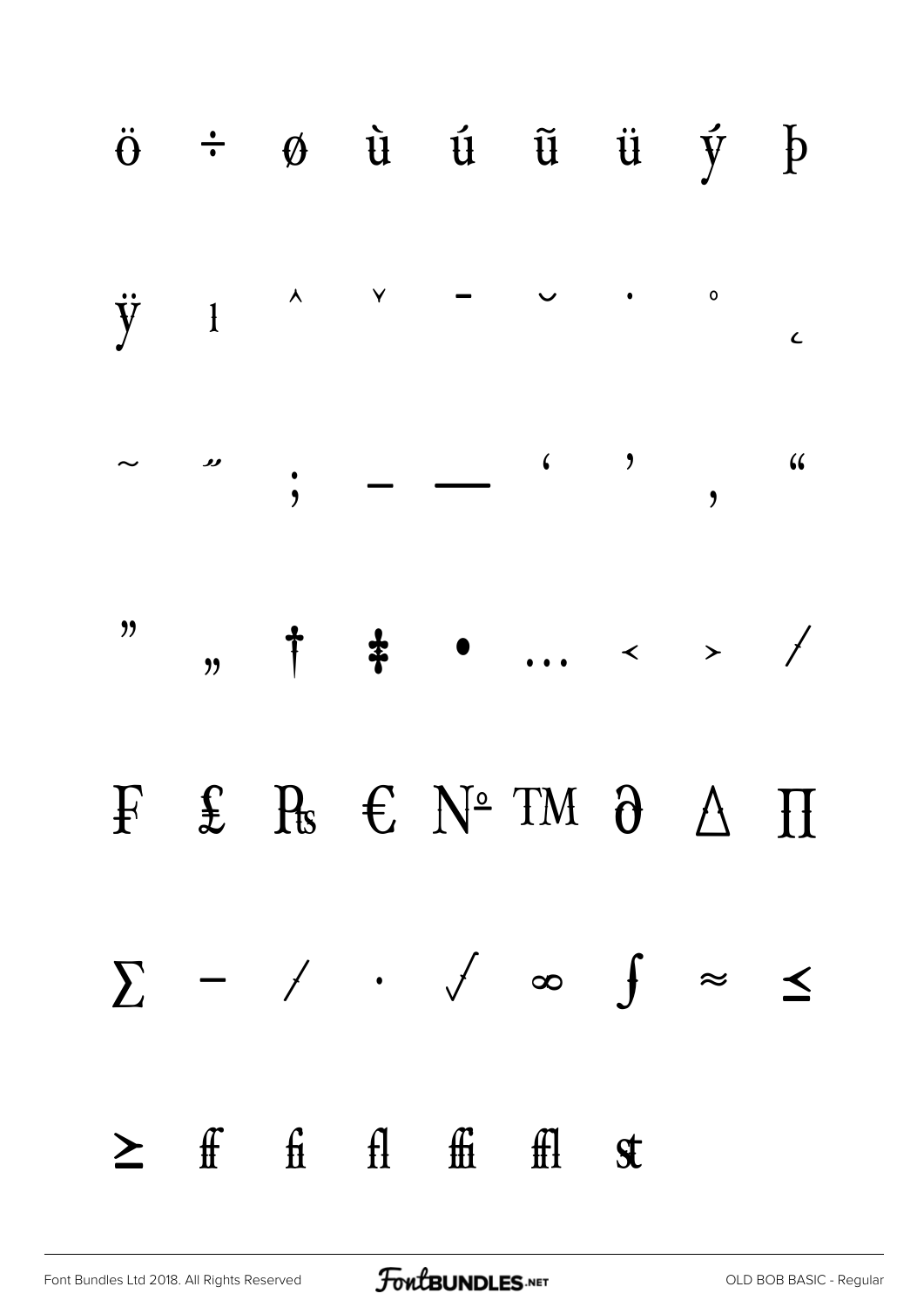#### OLD BOB PROFILE - Regular

**Uppercase Characters** 

ABCDEFGHIJKLMNOPQR STUVWXYZ

Lowercase Characters

abcdefghifklmanopgrstuv W X Y Z

**Numbers** 

0123456789

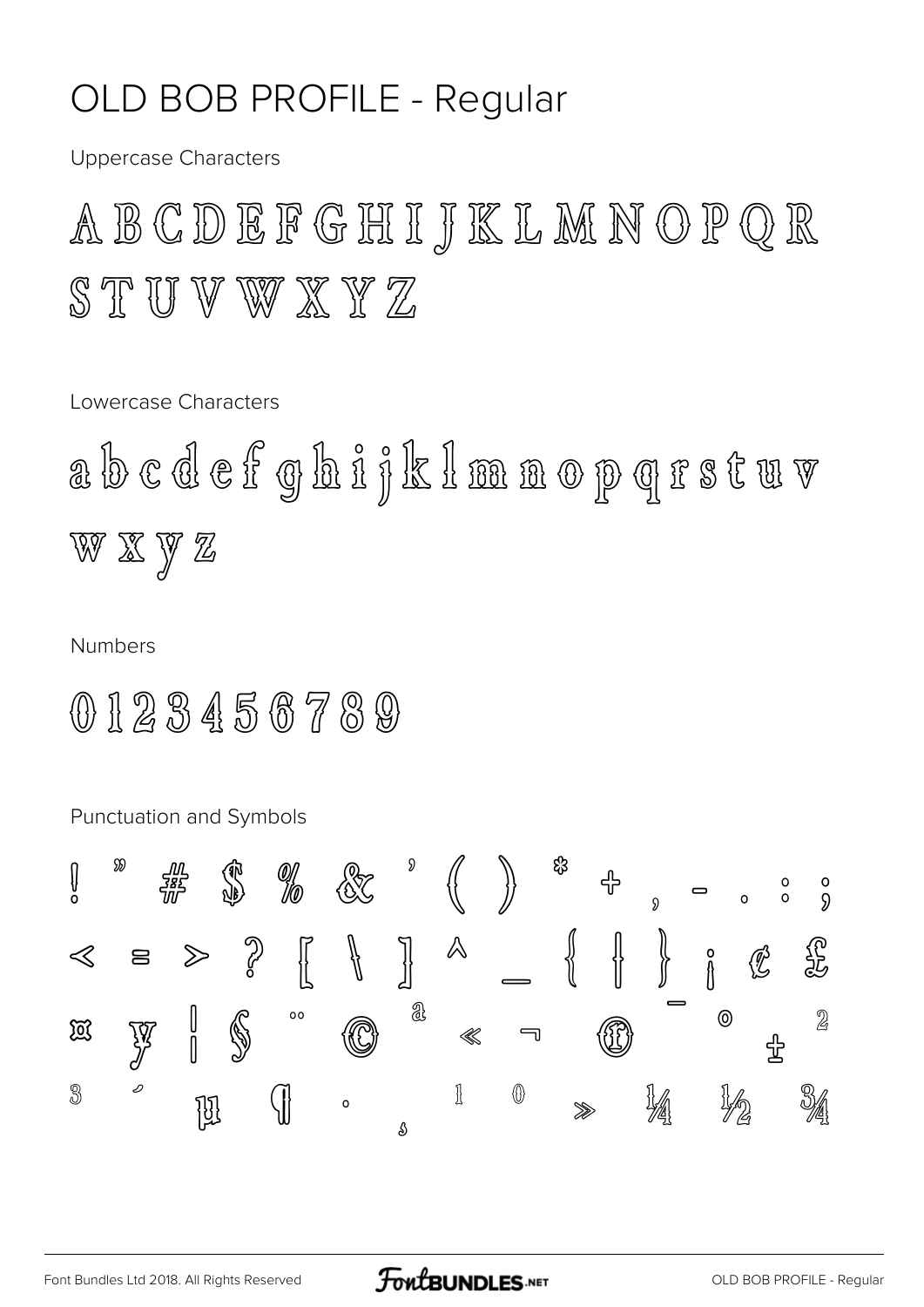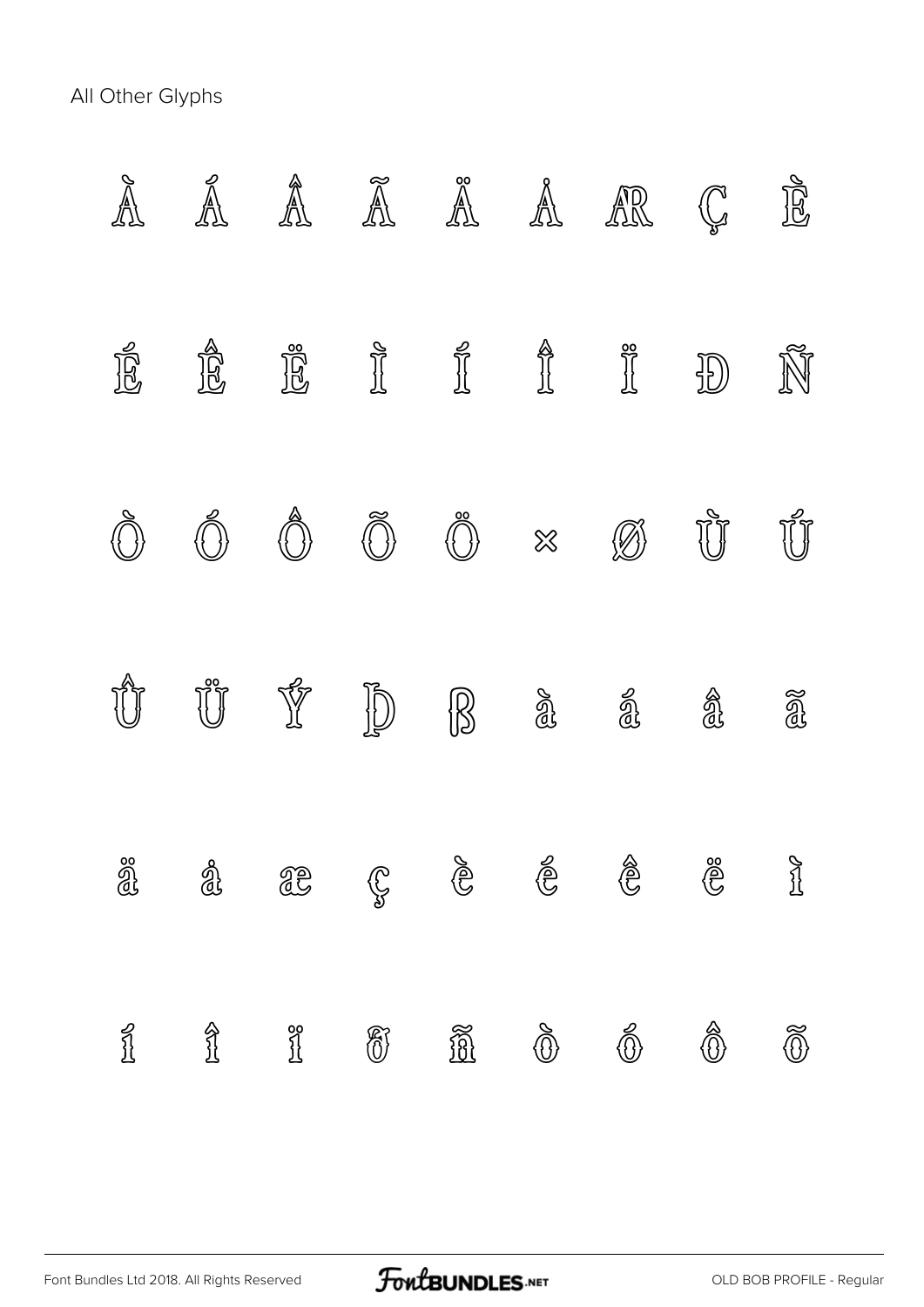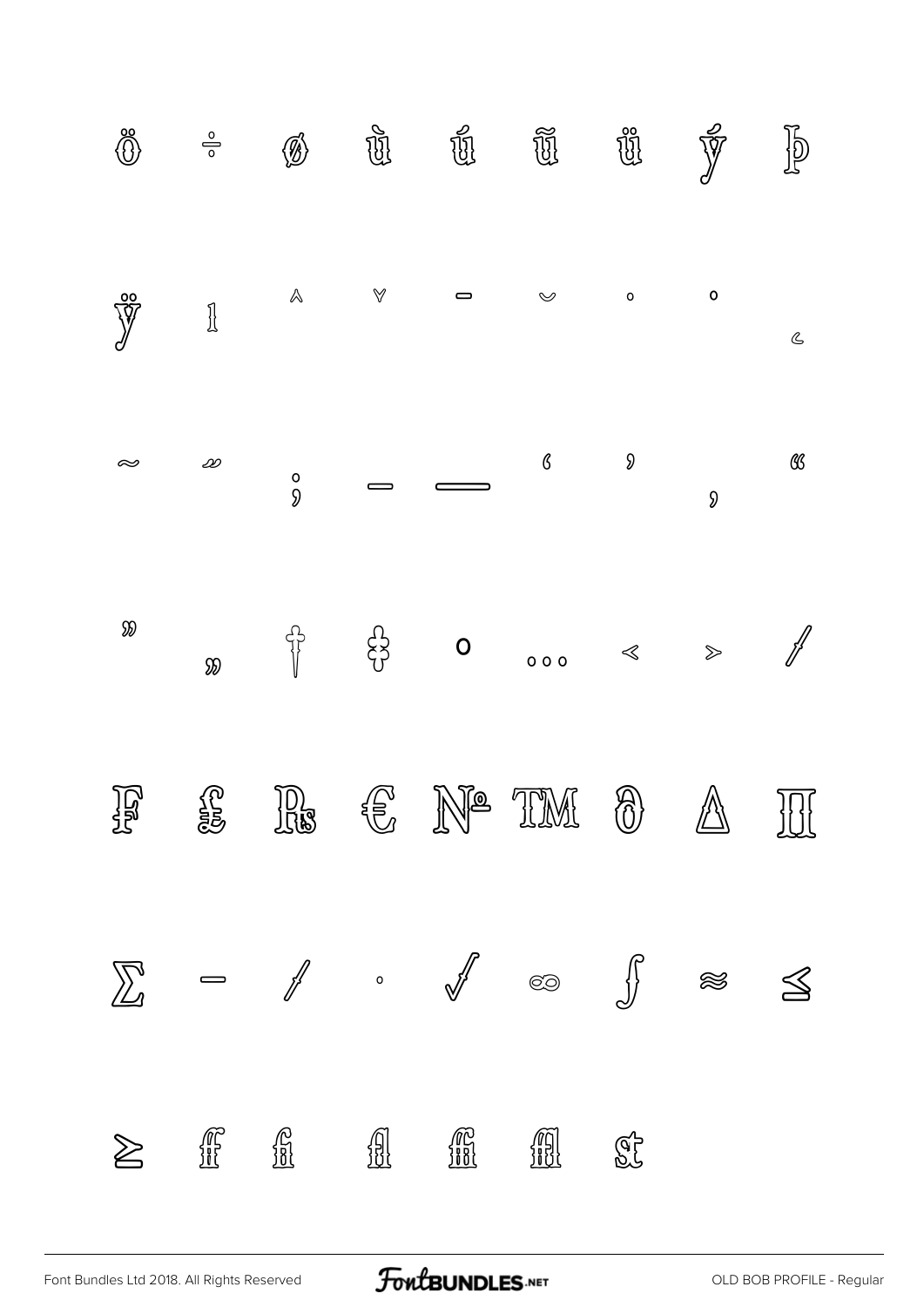#### OLD BOB SENIOR - Regular

**Uppercase Characters** 

### *ABCDEEGHIJKLMNOPQR*  $STUWXXYZ$

Lowercase Characters

## $a$  bedefoliklmnoporstuv WXYZ

**Numbers** 

#### 0123450788

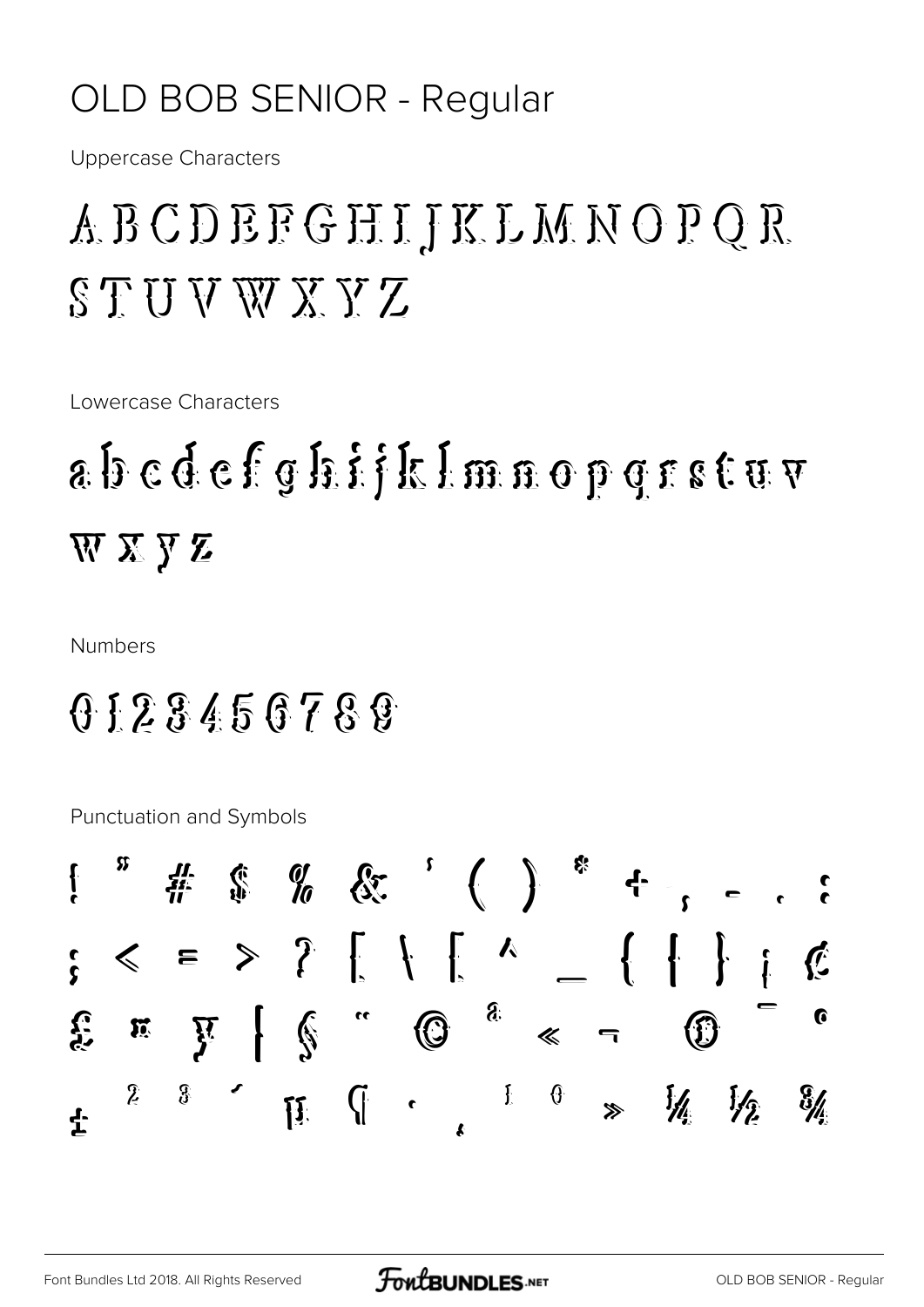| $\sum_{i=1}^{n}$ | $\hat{\mathbf{f}}$ | $\delta$ | $\tilde{u}$ $\tilde{u}$ | $\mathbf{\hat{p}}$                                                                                                                                                                                                                                                                                                                                                                            | $\hat{\theta}$ | $\mathfrak{H}$ |
|------------------|--------------------|----------|-------------------------|-----------------------------------------------------------------------------------------------------------------------------------------------------------------------------------------------------------------------------------------------------------------------------------------------------------------------------------------------------------------------------------------------|----------------|----------------|
| <b>ECC</b>       |                    |          |                         | $\frac{2}{3}$ $\frac{3}{5}$ $\frac{3}{5}$ $\frac{3}{5}$ $\frac{3}{5}$ $\frac{3}{5}$                                                                                                                                                                                                                                                                                                           |                |                |
|                  |                    |          |                         | $\begin{array}{cccccccccccccc} \hat{S} & \hat{S} & \hat{S} & \hat{S} & \hat{S} & \hat{C} & \hat{C} & \hat{C} & \hat{C} & \hat{C} & \hat{C} & \hat{C} & \hat{C} & \hat{C} & \hat{C} & \hat{C} & \hat{C} & \hat{C} & \hat{C} & \hat{C} & \hat{C} & \hat{C} & \hat{C} & \hat{C} & \hat{C} & \hat{C} & \hat{C} & \hat{C} & \hat{C} & \hat{C} & \hat{C} & \hat{C} & \hat{C} & \hat{C} & \hat{C} &$ |                |                |
|                  |                    |          |                         |                                                                                                                                                                                                                                                                                                                                                                                               |                |                |
|                  |                    |          |                         | 京 竞 茂 了 了 了 了 了 页                                                                                                                                                                                                                                                                                                                                                                             |                |                |
|                  |                    |          |                         | A. A. A. A. A. A. C. È                                                                                                                                                                                                                                                                                                                                                                        |                |                |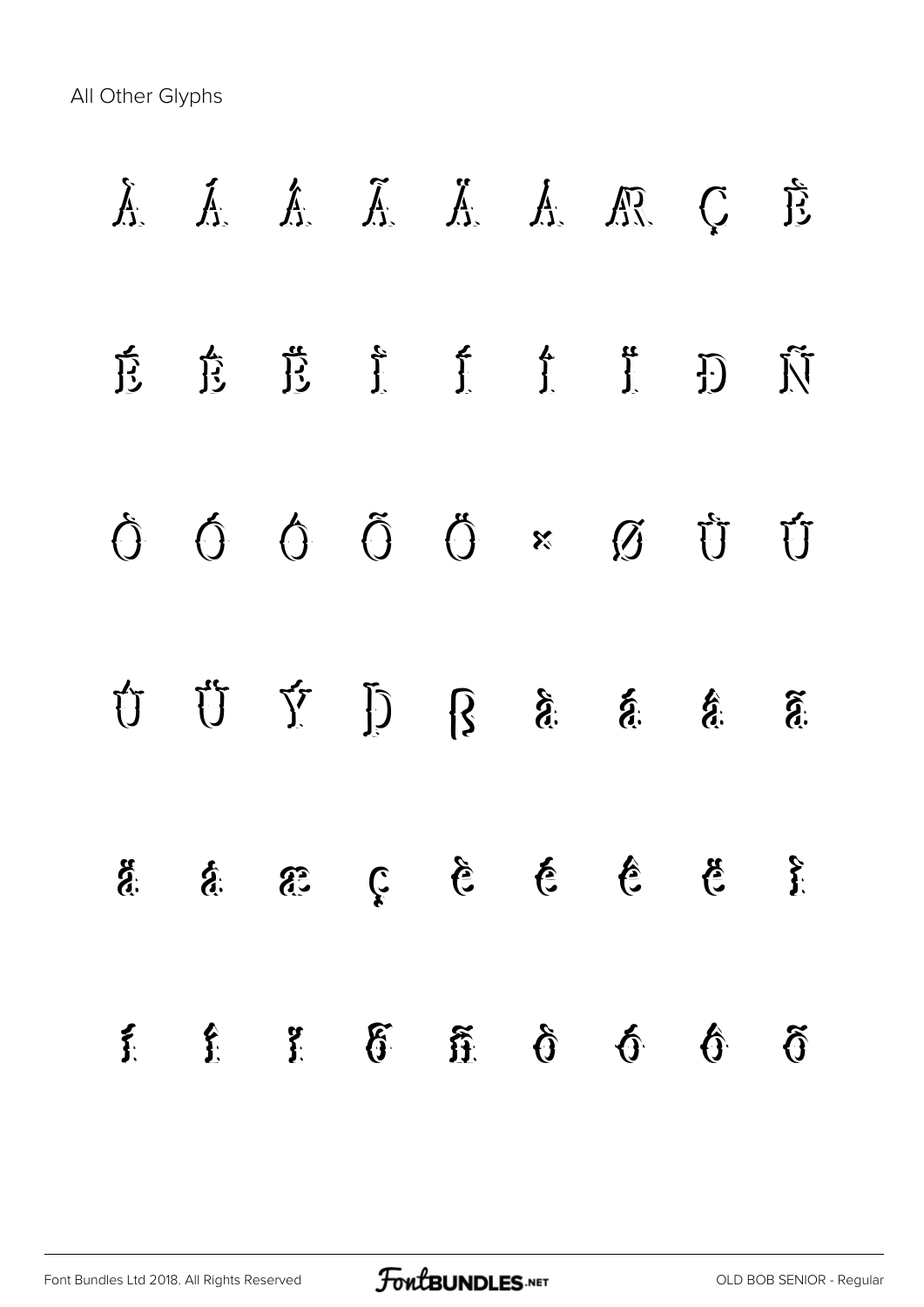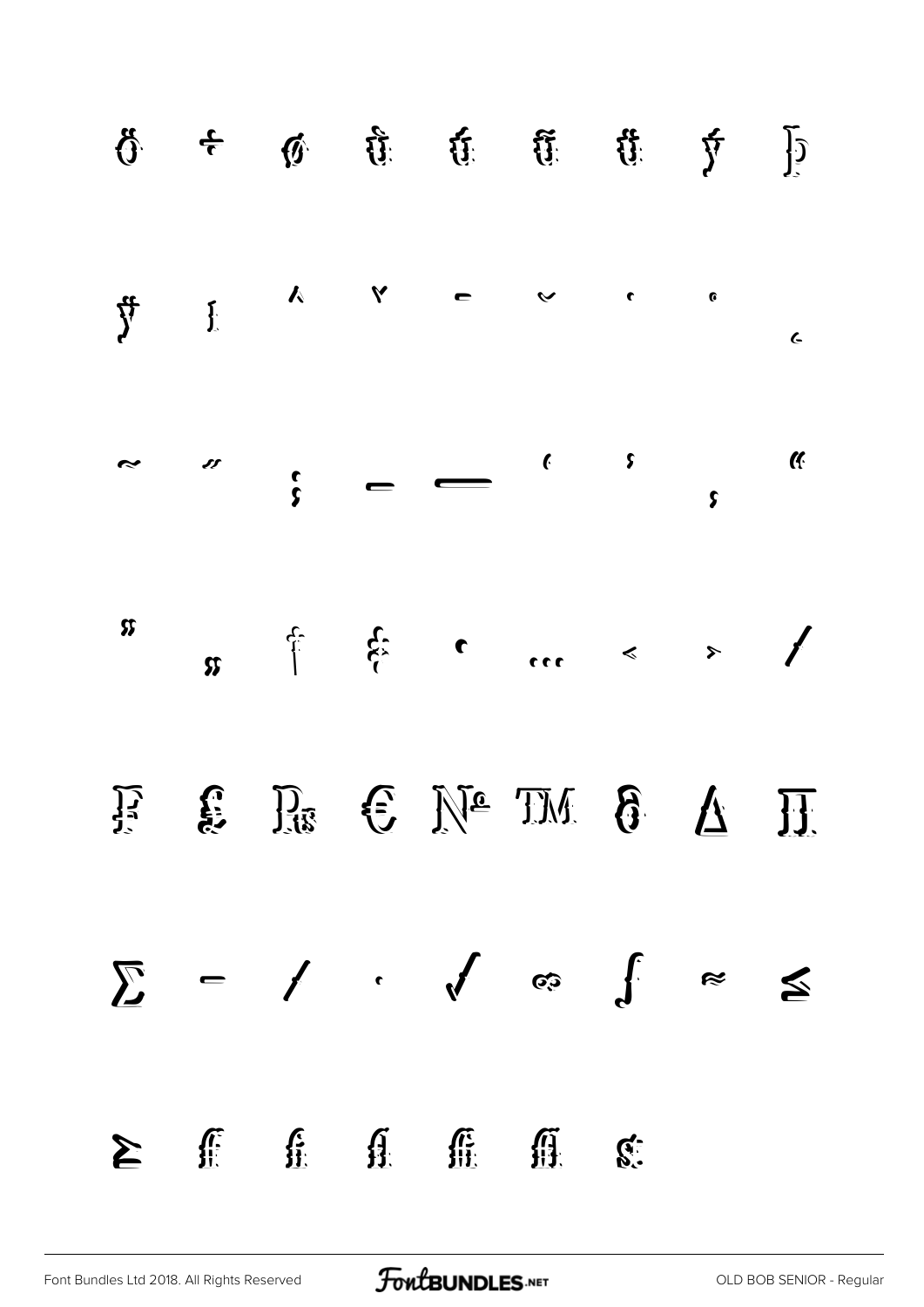#### OLD BOB JUNIOR - Regular

**Uppercase Characters** 

## ABCDEFGHIJKLMNOPQ RSTUVWXYZ

Lowercase Characters

# abcdefghijklmnopgrstu V W X Y Z

**Numbers** 

### 0123456789

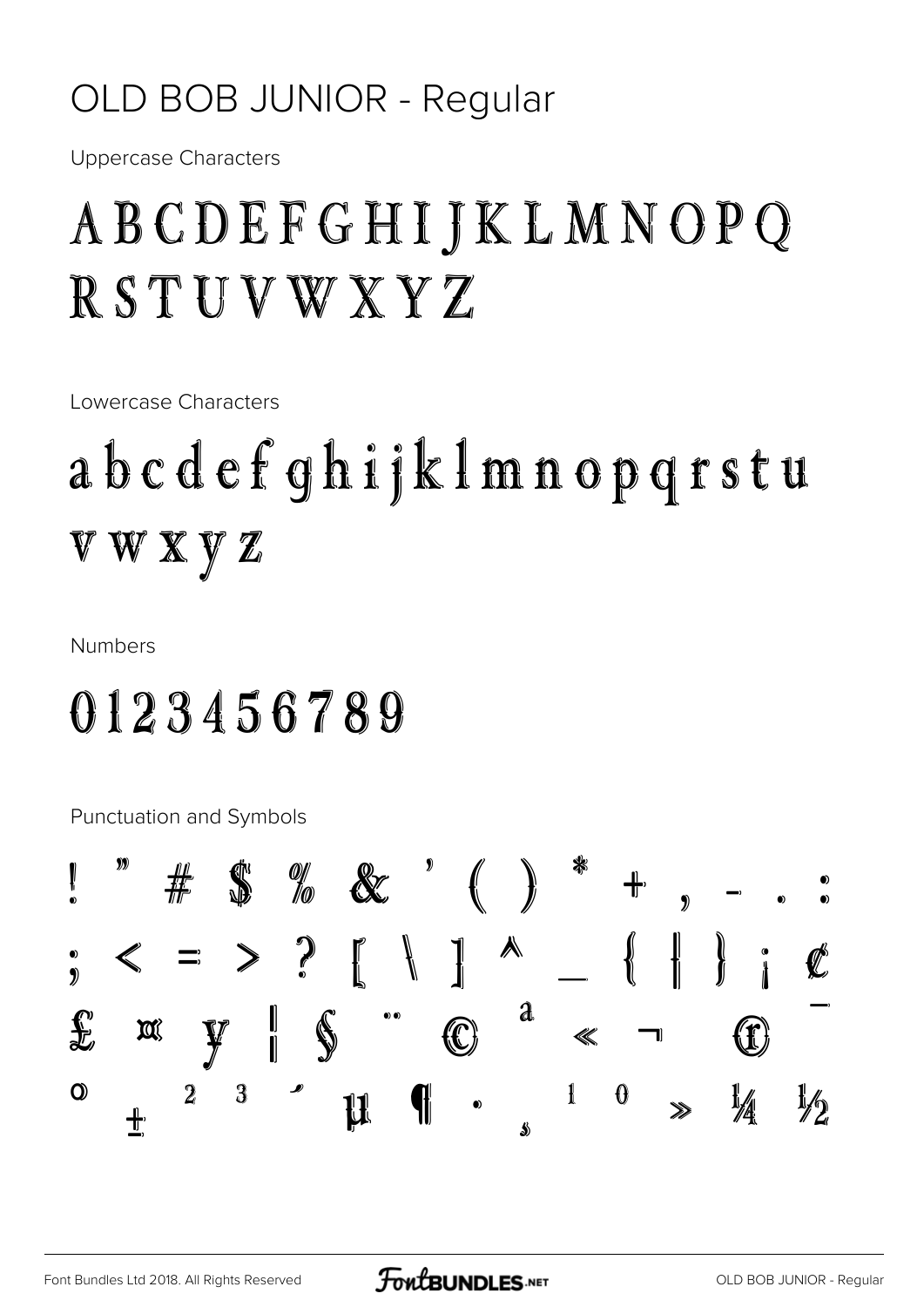|  |  |  | À Á Â Ã Ä Ä Å Æ Ç È                                                    |                     |                          |
|--|--|--|------------------------------------------------------------------------|---------------------|--------------------------|
|  |  |  | ÉÊË Ë İ Í Î İ Đ Ñ                                                      |                     |                          |
|  |  |  |                                                                        |                     |                          |
|  |  |  | Û Ü Ý Þ ß à á â                                                        |                     | $\widetilde{\mathbf{d}}$ |
|  |  |  | $\ddot{a}$ $\dot{a}$ $\dot{a}$ $\dot{c}$ $\dot{e}$ $\dot{e}$ $\dot{e}$ | $\ddot{\mathbf{e}}$ | $\mathbf{r}$             |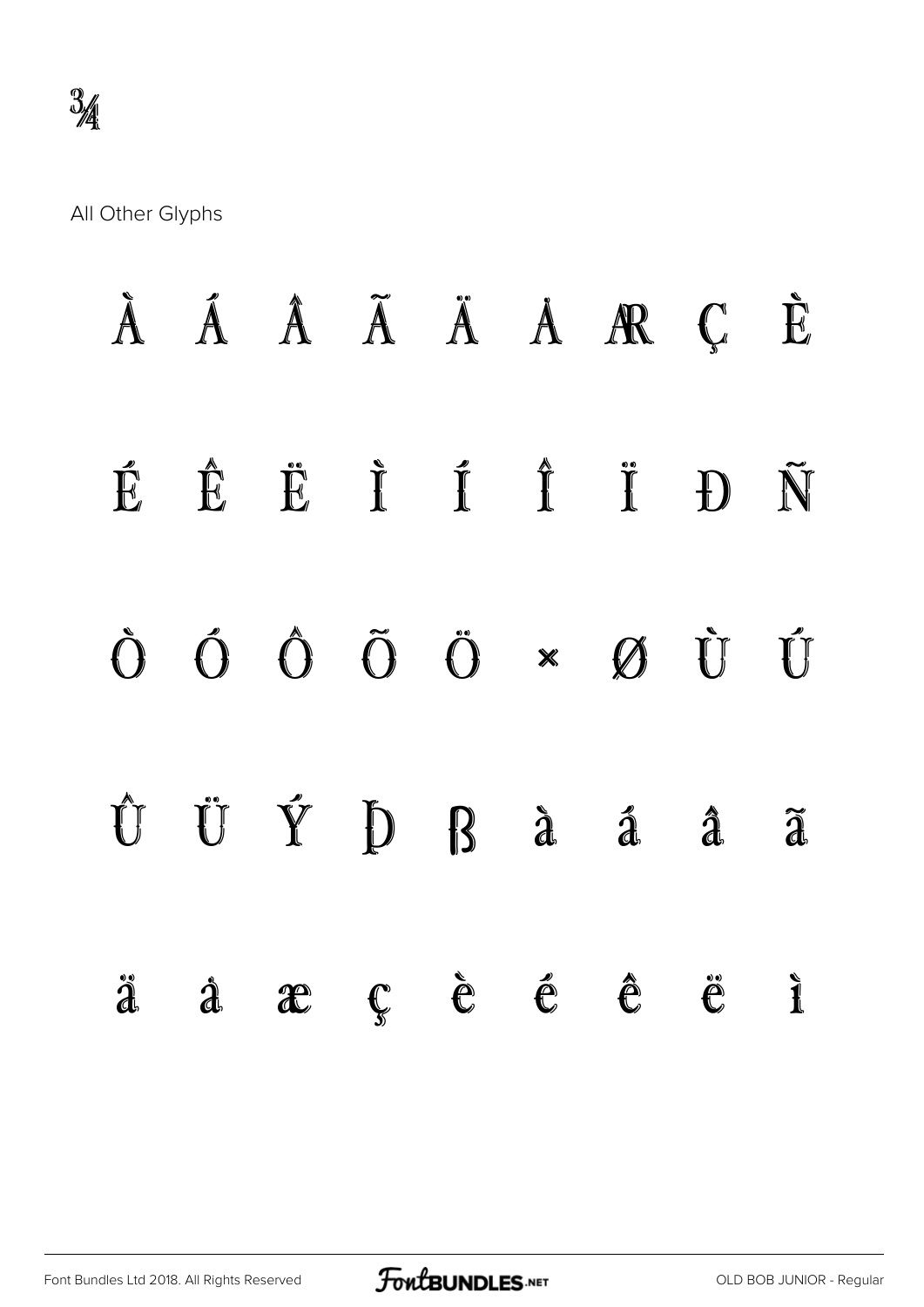

[Font Bundles Ltd 2018. All Rights Reserved](https://fontbundles.net/) **FoutBUNDLES.NET** [OLD BOB JUNIOR - Regular](https://fontbundles.net/)